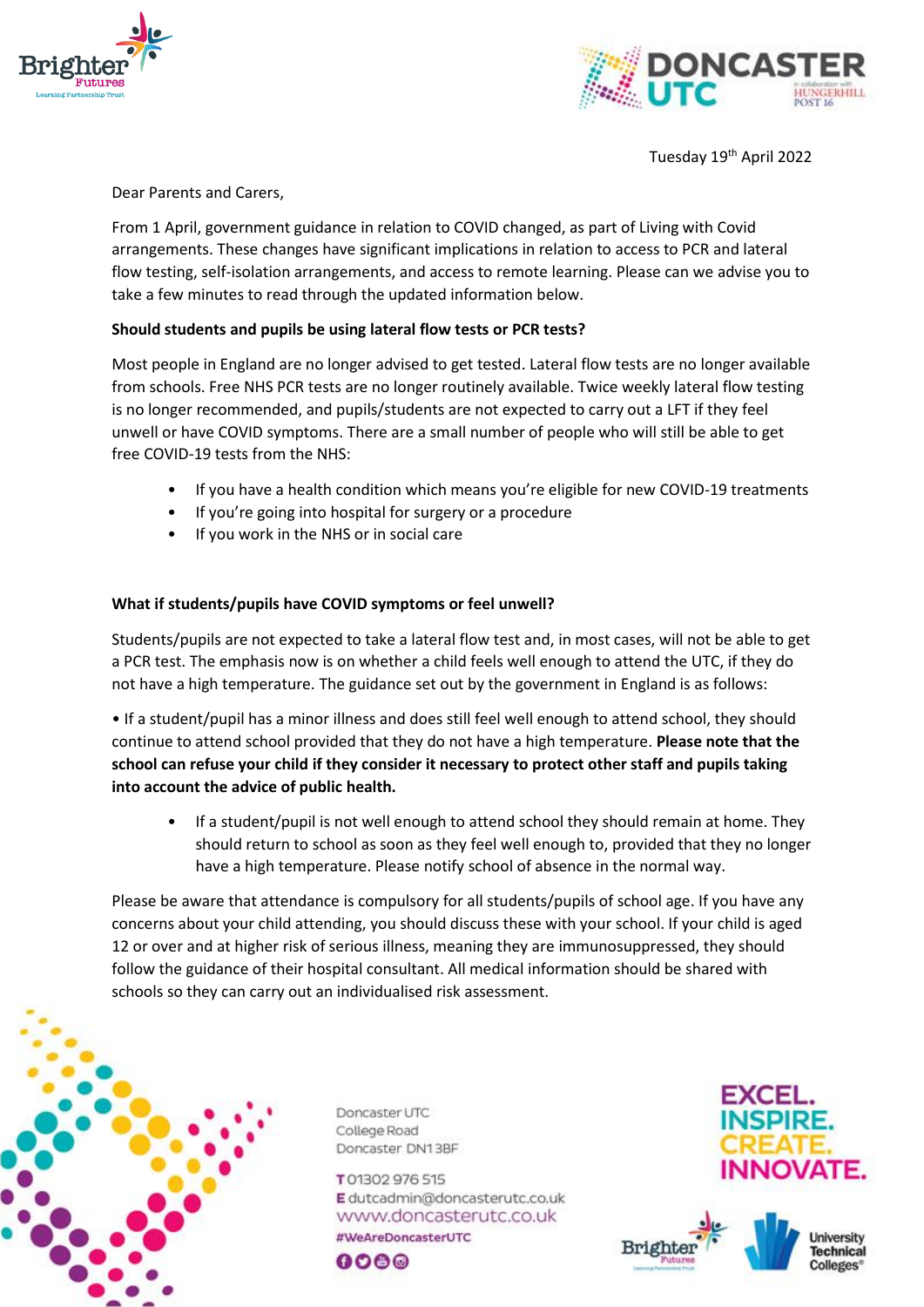



### **What if a student/pupil has a positive COVID test**?

Most people in England are no longer advised to get tested so there should be very few situations in which this occurs. However, the government have advised the following:

- If a student/pupil is under 18 years old and tests positive for COVID-19 they should stay at home and avoid contact with other people for 3 days from the start of their symptoms. After this they should return to school if they are well enough to attend and **no longer have a high temperature**.
- Students/pupils should no longer carry out lateral flow tests to release from selfisolation.
- If a student is over 18 years old and tests positive for COVID-19 they should stay at home and avoid contact with other people for 5 days from the start of their symptoms. After this they should return to school if they are well enough to attend and no longer have a high temperature. Students should no longer carry out lateral flow tests to release from self-isolation. **Students will be asked to provide evidence of a positive lateral flow test by recording it on the NHS site and sending a screenshot to the Attendance Officer, Ms Nettleship at Nettleship.p@doncasterutc.co.uk.** Positive tests should be extremely rare as students are no longer advised to get tested and there is no expectation to do so even if they have symptoms or feel unwell.

# **Please be aware the emphasis is no longer on testing, but on whether a student/pupil feels well enough to attend school, provided that they do not have a high temperature.**

### **Can students/pupils with COVID access remote learning?**

If a student/pupil is too unwell to attend the UTC they should not be accessing remote learning in the interests of their health and wellbeing. If a student/pupil is too unwell to attend the UTC they should focus on rest and recovery and talk to their teachers about missed work when they are well enough to return to school. If there are regular absences and concerns about the amount of missed work, the school will invite you in to discuss these. Your child may need to attend additional classes after school, in some settings, if your child has missed too much work and is falling behind.

If a student/pupil has tested positive and we have seen evidence, but feels well enough to access remote learning, your school may **provide work which can be accessed remotely. This will be agreed with the school. However, this should** be extremely rare as students/pupils are no longer advised to get tested.

If a student/pupil has only mild illness and feels well enough to attend school they should do so provided that they do not have a high temperature, and they do not need to carry out a COVID test.

Any access to remote learning is unlikely to be provided beyond the short term and will be kept under review, due to the significant reduction in self-isolation periods from the original 10 days and the new arrangements in place.

> Doncaster UTC College Road Doncaster DN13BF

T01302976515 Edutcadmin@doncasterutc.co.uk www.doncasterutc.co.uk #WeAreDoncasterUTC 000@